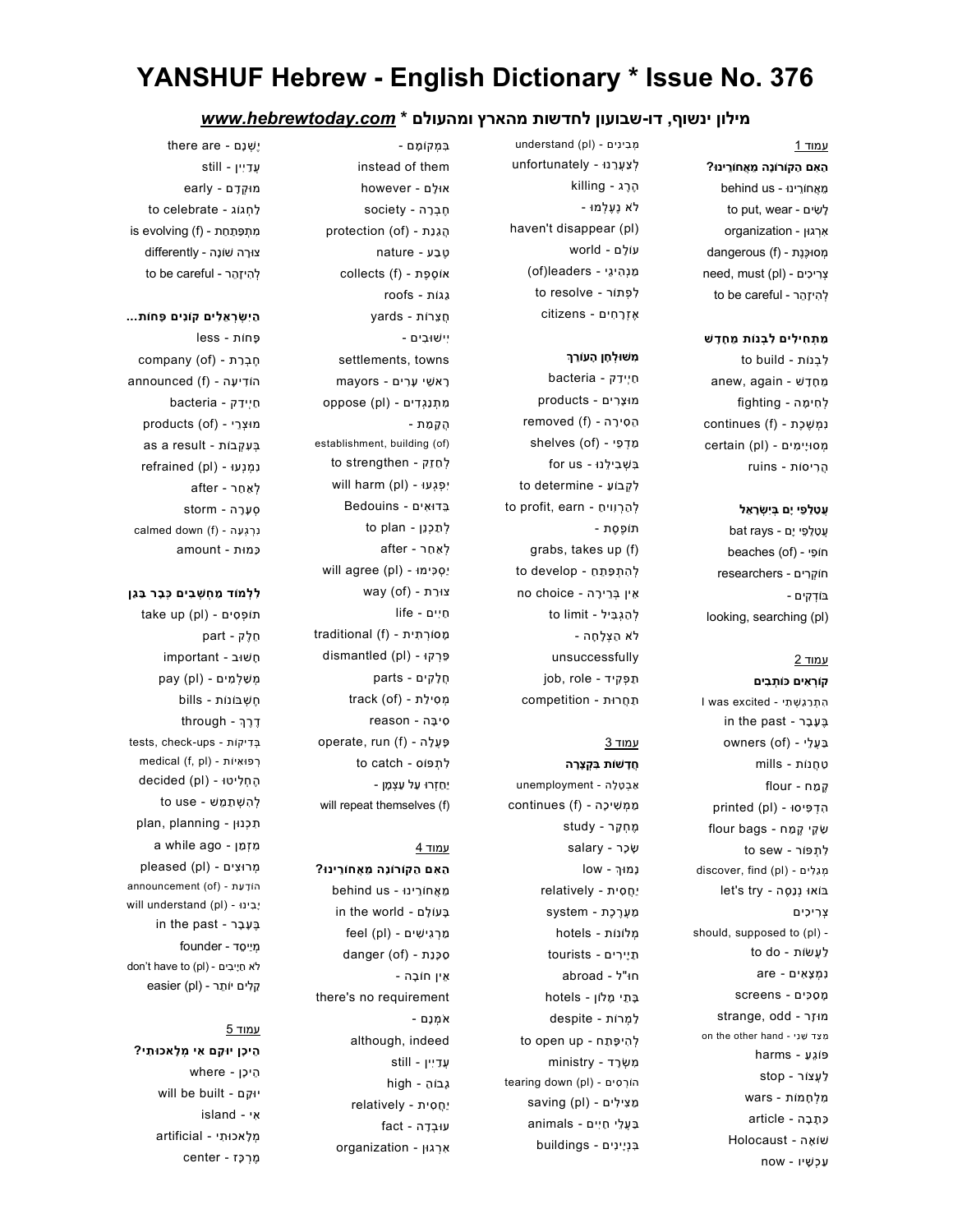land, country - ץ ֶר ָא הוֹפֵּךְ - becoming crowded - ף וּ פ ָצ ideas - ת וֹ נ ֲעיוֹ ַר problem - ה ָעיָ ְבּ - ת וֹ נ וּ כ ְשׁ neighborhoods airport - ה ָפ וּ ע ה ְת ֵד ְשׂ וּ ִמי - international א ֵבּין- ְל municipality (of) - ִעי ִריַית beach - ף וֹ ח will be built - ה ֶנ ִיי ָבּ next to them (f) - דןָ ְליָ

#### הַפְּגָנָה מוּסִיקָלִית בְּעַד...

 protest - ה נָ ָג ַה ְפ in favor, for - ד ַע ְבּ against - ד ֶג נֶ מִלְחָמָה - war interesting (f, pl) - ת וֹ ַע ְנ ְיינ ְמ בְדֶרֶךְ כְּלָל - usually noisy, loud (f, pl) - ת וֹ שׁ ֲע וֹ ר violent (f, pl) - ת וֹ ַא ִלימ musicians - ָג ִנים נַ ַכְּלֵי נִגִינָה musical instruments

### הגיבור החדש של...

 hero - ר וֹ ִגיבּ מַצָּב - situation ַמ ְמ ִשׁי˂ - continues ה - difficult ֶשׁ ָק תְרוּפוֹת - medicines ָר ִחים - citizens ֶא ְז ַפְנַת חַיִּים mortal danger בְּמַהֲלָךְ - during ר - scattered ִפּי ֵז וֹ ְק ִשׁים - mines מ ָמוֶות - death immediate (f) - מִיָידית to clear away - לְפַנּוֹת ּיִדְרוֹךְ - will step accidentally - בְּטָעוּת it turns out - ר ֵר ָבּ ִמ ְת trained - מְאוּלֶף לְהִתְיַישֵׁב - to sit ִמ ְבּ ִלי - without לגעת - touching blowing it up - ץ ֵצ וֹ פ ְל

certain, sure (pl) - בְּטוּחִים ַמן - time ְז רב - long hid, buried (pl) - וּ ִה ְט ִמינ

# <u>עמוד 6</u>

לָמָה הַמָּקוֹר שָׁל... beak - ר וֹ ק ָמ getting longer - ˂ ֵר ָא ִמ ְת researcher (f) - ת ֶר ֶק וֹ ח discovered (f) - ה ָת ִגי ְל different (f, pl) - שׁוֹנוֹת in their opinion - ה ָת ַד ְע ְל because, due to - ל ַל ִבּ ְג הִתְחַמְּמוּת - warming ץ - global ֶר ָא ר ָה וּ ד ַכּ to cool off - ר ֵר ָק ְל with the help of - ת ַר ֶע ְז ְבּ parts (of) - קיֵ ֶח ְל מְכוּסִים - (covered (pl נוֹצוֹת - feathers כְּכֹל שֶׁ... the more that... weather - מֶזֶג אֲוִויר

#### ֿרַכְּבוֹת בִּמְקוֹם מְטוֹסִים

 trains - ת וֹ ב ָכּ ַר instead of - ם וֹ ק ִבּ ְמ ים - planes וֹ ִס ט ְמ to use - שׁ ֵמ ַת ְל ִה ְשׁ ess - חות usage - שׁ וּ ִשׁימ worries - ַמ ְד ִאיג airlines - תֻעוּפָה situation - ב ָצ ַמ flying (pl) - ָט ִסים in the past - ר ָב ָע ֶבּ - ַמ ְשׁ ִפּי ַע affect, influence continuing (pl) - ַמ ְמ ִשׁי ִכים to prefer - לְהַעֲדִיף לְעוּמַת זֹאת on the other hand continents - ת וֹ שׁ ָבּ יַ

#### מְכוֹנִיוֹת וּמֵמְתָקִים

מֵמְתָקִים - sweets experts - וּ ְמ ִחים מ - ֲע ִרי ִכים ַמ think, estimate (pl)

מְחִירֵי - (prices (of will decrease (pl) - וּ ד יֵי ְר reason - ה ִסי ָבּ usage - שׁ וּ ִשׁימ ר - connection ֶשׁ ֶק gasoline - ק ֶל ֶד is produced - ר ָצ ְמיוּ in the future - ָע ִתיד ֶבּ result - ה ָא ָצ וֹ ת cheaper - ר ֵת ל יוֹ וֹ ז will affect - יַ ְשׁ ִפּי ַע reason - ה ִסי ָבּ

### עמוד 7

יָמִים מִיוּחָדִים בַּשָׁנָה special (pl) - ָח ִדים ְמיוּ וּ ִמי - international א ֵבּין- ְל few - ַע ִטים ְמ מֵכִּירִים - (know (pl discovered (pl) - וּ ִגיל beekeepers - ָר ִאים וֹ ב ְד נֶעֱלֶמוֹת are disappearing (f) will continue - ˂ ֵשׁ ִיי ָמ help (f, pl) - עוֹזְרוֹת לְהִתְרַבּוֹת to multiply, reproduce including - ל ֵל וֹ כּ ים - insects ָר ִק ֲח ם - humans ָד ֵני ָא ְבּ תַאֲרִיךְ - date יוֹם הוּלַדְתוֹ - (birthday (of celebrate (pl) - וֹ ְגִגים ח importance - ת וּ ֲח ִשׁיב how - כֵּיצַד to protect - גןֵ ָה ְל

### התנ"ר הגיע לחלל

תֶנֶ"ךְ - bible outer space - ל ָל ָח הֵדוֹשׁ בִּיוֹתֵר - holiest printed (pl) - וּ ִה ְד ִפּיס ר - miniaturization וּ ע ִמ ְז מַדְעָנֵי - (scientists (of sliver, chip - ב ָב ְשׁ ַגְר ִגיר - grain to make - לְהַקְטִין smaller, shrink ת - capabilities וֹ ל וֹ ְיכ ָז ִעיר - miniature

ב - combining וּ ִשׁיל וֹד - respect ב ָכּ מוֹרֶשֶׁת legacy, heritage humanity - אֱנוֹשׁוּת א - wonder ֶל ֶפּ וֹן - ְס ִביב Jewish spinning top מִסְתוֹבֵב - spins eiת מְשִׁיכָה - gravity ה - flight ִטי ָס וּ ִיים - experiments ִניס וֹ ִנים - שׁ different, various (pl) וֹ ְק ִרים - researchers ח to understand - לְהָבִין

ל - symbolizes ֵמ ַס ְמ

## עמוד 8

ְמָה הַפַּרְצוּף שֶׁלוֹ אוֹמֵר? face, - פּרְצױף expression ַמְבָּט מֶהִיר quick glance ק - laughing ֵח וֹ צ in fact - ה ֶשׂ ֲע ַמ ְל ֹהְבַּעַתְ פָּנִים facial expression effort - מַאֲמֶץ sheep - כִּבְשָׂה his back - וֹ בּ ַג בְּמִסְגֶרֶת in the framework

### חיור מהטבע

ּחִיוּךְ - smile nature - ע ַב ֶט ָע ִמים - sometimes ִל ְפ creates, forms - ר ֵצ יוֹ צוּרוֹת - shapes cause (f, pl) - ת וֹ מ וֹ ְר ג לְחַיֵיךְ - to smile face - ף וּ צ ַפְּר snoring - ר ֵח וֹ נ seeds - זְרָעִים can, possible - אֶפְשָׁר

### ְעֲבוֹדָה קָשָׁה וּמְסוּכֶנֶת

נָ ִאים - journalists וֹ ִעית  $\alpha$ תְּבוֹת - articles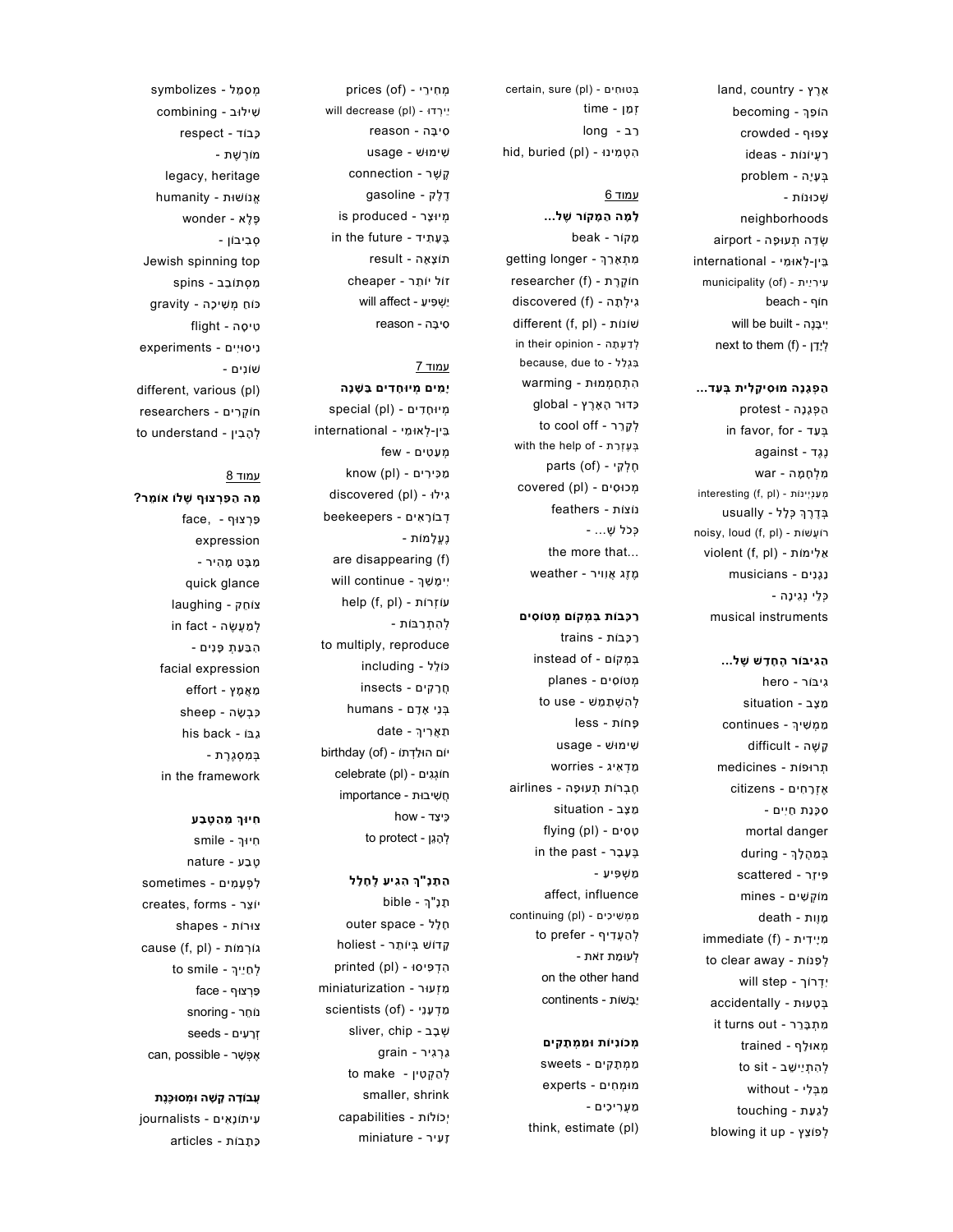ְבּ ִלי - without interesting (f) - מְעַנְיֵינֶת to visit - לְבָקֵר ֶק ֶבר - grave נתגלה was discovered ְפּ ִני ָמה - inside לְהִשְׁתַמֵּשׁ - to use ָמנוֹף - crane ֲח ָב ִלים - cables ,ropes ַמ ֲא ָמץ - effort ְכּ ַדאי - worthwhile ִמ ְמ ָצ ִאים - efforts ֲחשׁוּ ִבים - (pl (important

### עמוד 9

ִקירוֹת ְכּ ָבר ֵישׁ... ִקירוֹת - walls  $was$  built (f) - נְבָנָה ְס ָל ִעים - boulders ינקיים - (qiant (pl ִה ְשׁ ַת ְמשׁוּ - (pl (used הַסְכוּ - (saved (pl הַפַּךְ - became ֲא ָתר - site

#### ֵאי ֹפה ַה ְנ ִשׂי ָאה?

president (f) - נְשִׂיאָה ַת ְפ ִקיד - job שׁוֹ ְמֵרי רֹאשׁ - bodyguards to protect - לְהָגֵן important (pl) - חֲשׁוּ בִים ָראשִׁי מֵמְשָׁלָה prime ministers ַמ ְר ִגישׁ - feels ַס ָכּ ָנה - danger פּוֹ ֵעל - acts תוֹ˂ - while ִסיכּוּן risking, endangering his life - חֵיִיו ְל ֶשׁ ָע ַבר - former ַבּ ְקבּוּק - bottle to surround - לְהַקִּיף will get hurt (f) - געַ פָּ תיִ ָמ ִגי ִנים - shields shots, shooting (pl) - ריוֹתִ יְ ְל ַמְר ֶבּה ַה ַמָזל - luckily ִה ְמ ִשׁי ָכה - (f (continued ָה ְל ָאה - onward

ָל ָמה ַה ִמ ְפ ָעל ִה ְפ ִסיק... ָל ָמה - why ִמ ְפ ָעל - factory ִה ְפ ִסיק - stopped company (of) - חֲבָרַת ִייצוּר - production ָק ָרה - happened  $beca$ use of - בִּגְלַל ַה ְפ ָס ַקת - (of (outage ַח ְשׁ ַמל power, electricity ְשׁ ִבי ָתה - strike lack, shortage (of) - חוֹסר ֲח ָל ִקים - parts נְמֵר - leopard ְבּ ָטעוּת - accidentally ַמ ְפ ִחיד - scary ִה ְסתוֹ ֵבב wandered around ָבַּר ְחנוּ - away ran we

ִבּ ְמ ִהירוּת - quickly ִנ ְת ַפּס - caught was ַגן ַחיוֹת - zoo

### עמוד 10

ִסיפּוּר ָק ָצר ִע ְניָין - matter ַט ַעם - taste ַמ ְר ִכּי ִבים - ingredients ָה ֶע ֶרב - tonight for my husband - לְבָעֵלִי ַמ ְתכּוֹ ִנים - ingredients nֵיפִּשָּׂה - (Iooked for (f secret (f) - סוֹדִית רוֹ ֶטב - sauce ַת ְב ִלי ִנים - spices מיהְרָה - (hurried (f to fold - לַקַפֵּל ְכּ ִבי ָסה - laundry ָעיֵיף - tired ִה ְתלוֹ ֵנן - complained  $c$ ried (f) - בְּכְתָה ִני ַגשׁ went to, approached nearby (f, pl) - קרוֹבוֹתְ ַת ְס ִכּי ִמי - (f (agree ll'you ִמ ְק ַל ַחת - shower angry (f) - פוֹעסת נִעֲלֶבֶת - (f) insulted ring, chime - צְלְצוּל

ָשׁ ִלי ַח - person delivery slice; triangle - משוּלָשׁ מ o ?ימה - (f) ֵמ ִדי ַח - dishwasher ַשׁ ִישׁ - (marble (counter ְבּ ִשׂ ְמ ָחה - happily הוּפתע - was surprised לְגַלוֹת - to find קוּפְסָה - box ֲעַדִיין - still ִבּ ְפ ִנים - inside

### ַרְכָבֶת הָרִים מְסוּכֶּנֶת מִדִי

ַר ֶכּ ֶבת ָה ִרים - rollercoaster ְמסוּ ֶכּ ֶנת - (f (dangerous ִמ ַדי - too ֵכּיף - fun fast (f, pl) - הירוֹתִ מְ last year - שֶׁנָה שֵׁעָבְרָה built (pl) - בּנוָּ proud (pl) - גאים נוֹ ְס ִעים riders, passengers נפצעוּ - were injured מפחידה - (f) scary ֲח ִקי ָרה - investigation ַמ ְפ ִעי ִלים - operators ְמ ַה ְנְד ִסים - engineers ִשׁינוִּיים - changes

### עמוד 11

ִחי ָדה ַבּ ָל ִשׁית ִחי ָדה - riddle ַבּ ָל ִשׁית - detective) a for( ִמ ְק ִרים - cases חוֹ ְק ִרים - investigators ֹחֲכָמִים - (wise, smart (pl ִי ְפ ְתרוּ - (pl (solve will ְפּ ִגי ָשׁה - meeting ִמ ְשָׂר ִדים - offices took advantage - ניצַל ְבּ ִלי ְל ַב ֵקשׁ - asking without ְרשׁוּת - permission manager - מְנַהֵל took care, made sure - אגַ דָ מַזְכִּירַת - (of) suspected (f) - סְשָׁדָה ַה ְר ָג ָשׁה - feeling turned to (f) - פְנְתָה ַבּ ָלשׁ - detective

ה ּכִּי רָה - (knew (f לֹא מצליחה unable, unsuccessful (f) לְהוֹכִיחַ - to prove ַה ְק ָל ָטה - recording ִה ִצי ָגה played, presented (f) ִנ ְר ָאה - seen was מּ oֵה - screen ִה ִבּיט - looked  $really,$  truly - בֵאֱמֶת ְמ ַשׁ ֵקר - lying ֵכּי ַצד - how ֶהְר ָאה - showed

### ַכְּמָה מִילִים עַל מִילָה

 are written (f) - כּתוּבוֹתְ ְבּצוָּרה דוֹ ָמה - similarly sound (f, pl) - נִשְׁמָעוֹת ַמ ְשׁ ָמעוּת - meaning שׁוֹנָה - (different (f passed away (f) - נְפָטָרָה  $was$  solved (f) - נְפְתְרָה מתה - (died (f ִה ְשׁ ַת ְח ְר ָרה was released (f) עוֹ ָלם - world חוֹבוֹת - obligations on the other hand - מִצַד שֵׁנִי ְמדוּ ָבּר - about talking ְבּ ָעיָה - problem enjoy (pl) - נהנים ִחיָדה - riddle

### ָק ָצר וּ ְל ִע ְנָיין

rainy (f, pl) - גְשׁוּמוֹת ַט ָבּעוֹת - rings tree trunks - גִזְעֵי עֵצִים רְחָבוֹת יוֹתֵר - (wider (f, pl according to - לְפִי ֶמ ְח ָק ִרים - studies ִמ ְתנַ ְד ִבים - (pl (volunteer healthy (pl) - בְּרִיאִים residents (of) - תּוֹשָׁבֵי ְכּ ָפר - village ְכּ ַל ְב ַל ִבים - puppies נוֹלְדים - (born (pl ַמ ְפ ִתי ַע - surprising חוּשׁ - sense hearing - שְׁמִיעָה